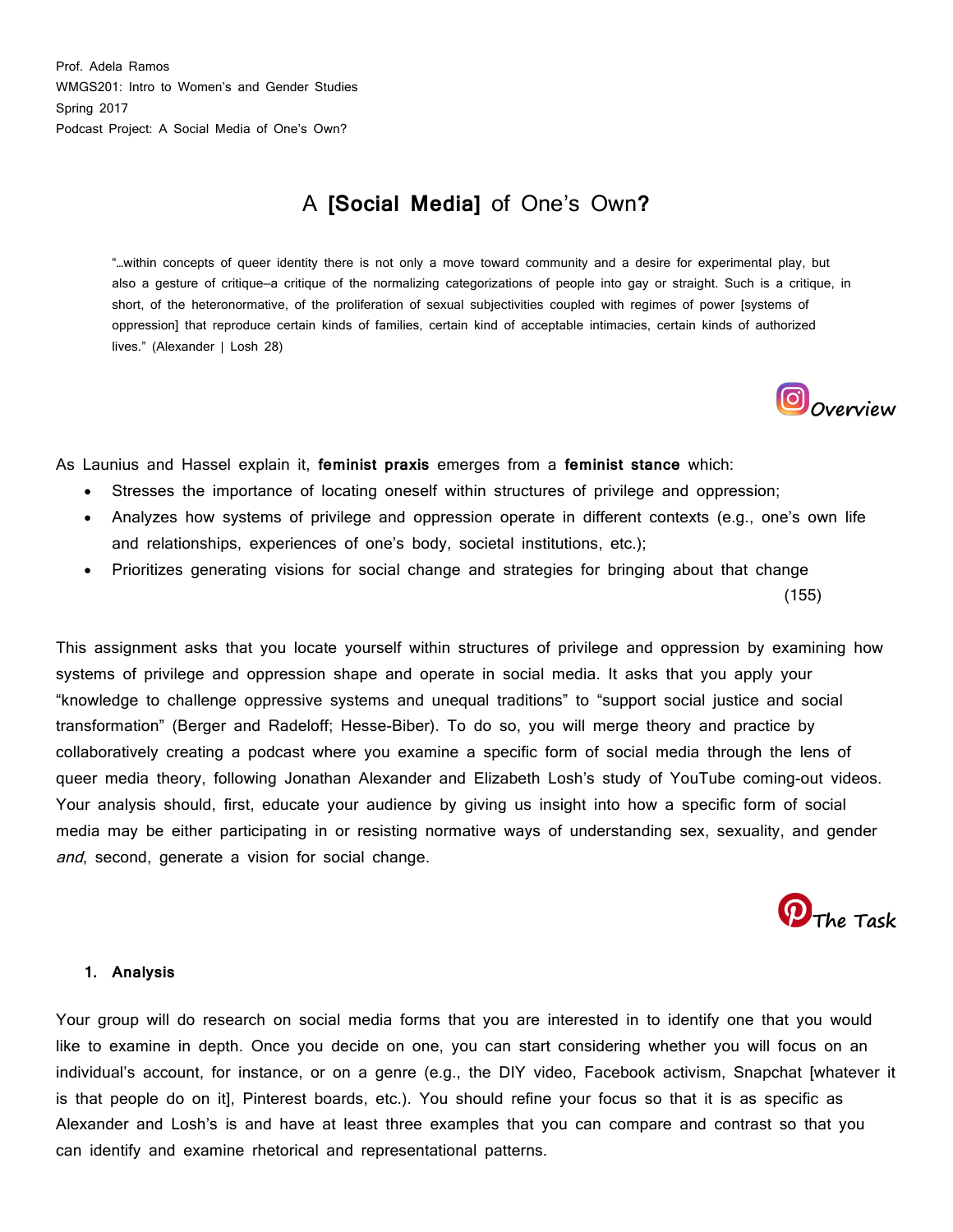Your analysis should be rigorously modelled after Alexander and Losh's. The conversation you script for your podcast should be the result of answering the following questions:

- How and to what effect do/does [\_\_\_\_\_\_\_\_\_] represent themselves online?
- What kinds of representational practices are used by [\_\_\_\_\_\_\_\_\_] to figure out [\_\_\_\_\_\_\_\_\_\_\_\_\_\_]?
- What kinds of work—socially, culturally, personally, and politically—do such representations do?
- What are their possibilities and limitations?

#### **2. Research**

This assignment asks that you apply the knowledge you have garnered through this semester as well. This means that you should apply Alexander and Losh, but also draw form the many texts we have read. Which you draw from will depend entirely on your project. But the success of your podcast will hinge considerably on how effectively and thoughtfully you apply the texts to your analysis.

In addition, you should use Alexander and Losh as a resource. Throughout their article they quote queer theory, media studies, and feminist scholars. Identify potentially helpful sources that your group could read to inform your analysis of your object of study.

**Required Sources:** Your bibliography should consist of a minimum of five theoretical and scholarly sources that you use thoughtfully in your analysis and podcast.

- **3. Podcast -** Write a script to record a twelve-minute podcast where you:
- Introduce your audience to the social media form that is the topic of your podcast
- Introduce your audience to the central question that you will explore about this social media form that you will explore.
- By way of creative and rigorous analysis of the social media form generate a discussion whereby you invite your audience to consider how this form perpetuates normative forms of representation and/or "creates [its] own normative understanding of rhetorically effective" forms that critique and/or resist normalizing categorizations of people into gay/straight, white/"of color," human/animal, able/disabled, and so on!
- Generate "a vision for social change" for your audience
- Employ special effects, editing, clips, music creatively and thoughtfully to create an optimal podcast
- 1. Script should be about 1500-words and should be written with a listening audience in mind—not readers. Do not read from your script word for word during the podcast recording unless you are "playing" with the podcast form. If you are recording a conventional podcast discussion, you should use bullet points that allow you to deliver your lines with spontaneity and substance.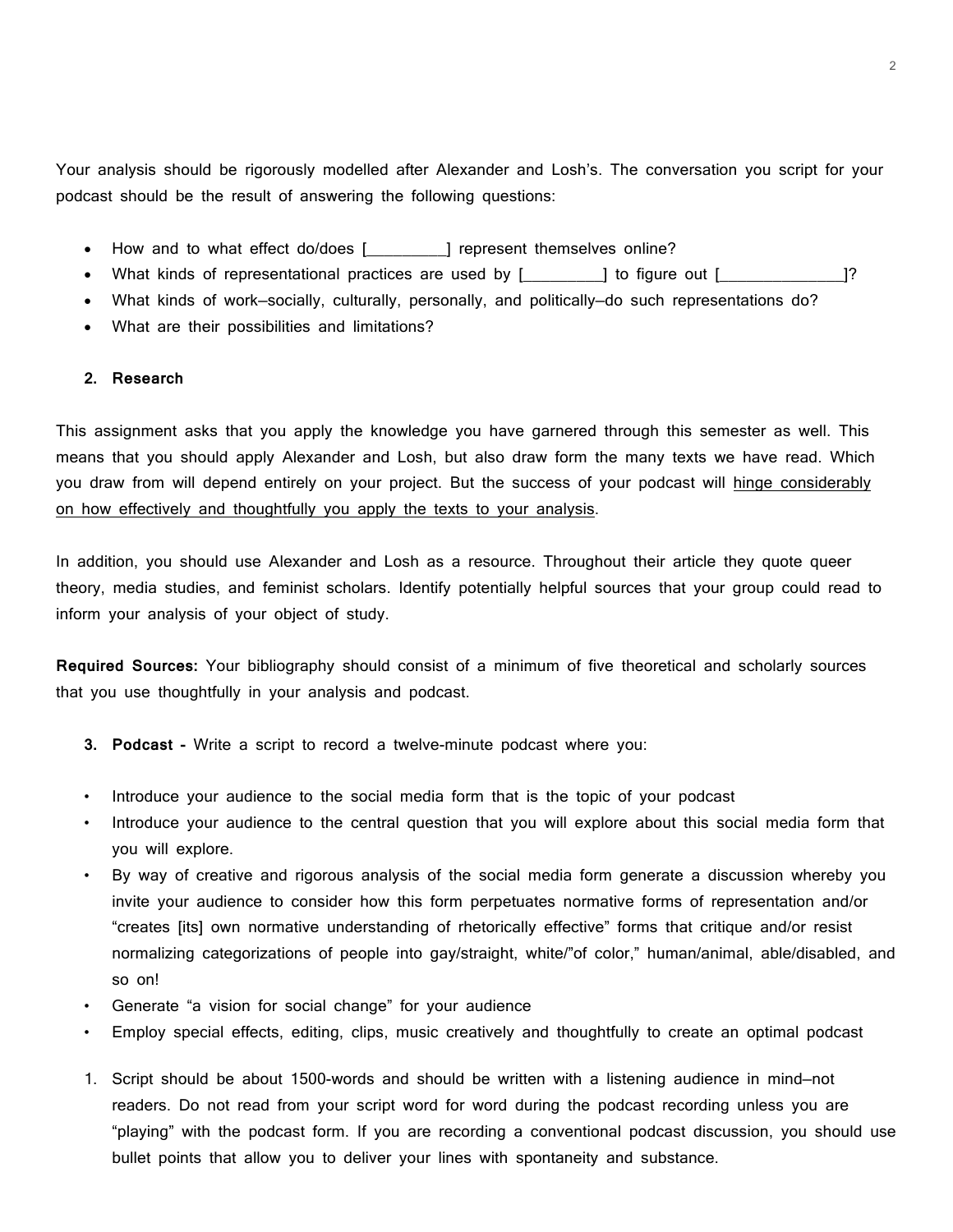- 2. Your podcast should include each group member's viewpoint. That is, every group member's voice and opinion must be heard during the discussion session of your podcast.
- 3. The podcast should last 12 minutes, including audio transitions and sound effects. Each member of the group should speak for 2 minutes (not continuously necessarily).
- 4. Use the technology and research resources creatively and rigorously to produce a high-quality podcast that is the result of careful and creative editing and execution.
	- Use the Library's resources for your project
	- Jenna Stoeber will come to teach us how to use Audacity.
- 5. The degree and quality of editing of the script will be evaluated—just as I grade your revision of critical papers and creative writing—and will impact the final outcome of your podcast.
- 6. Follow the guidelines provided by Jenna Stoeber as closely as possible given your access to, for instance, carpeted rooms. Your final podcast should be as free of editing mistakes and noise as possible. Use Mortvedt's The Studio (don't make things hard for yourselves!)

# **echnological Requirements:**

- Download Audacity
- Rent a snowball microphone from the Instructional Technologies office in Mortvedt Library or record at The Studio [this is what I recommend].
- Follow the guidelines provided in Jenna Stoeber's PowerPoint.
- Record your podcast in the sound studio.



Your script must be in hard copy form and you must turn it in on the day of your presentation.

#### **Presentation and Audience Guidelines**

The main goal of this presentation is to:

- introduce your listeners to the project, its central questions, goals, accomplishments, challenges, and highlights of the process;
- play your podcast for us;
- answer questions posed by your peers about the content or the making of the podcast itself. How you answer these questions is important: your responses should be thoughtful and take seriously your peers' questions.



Briefly introduce us to the central question of your podcast, indicate whether or not it changed as you developed your project. If so, make sure to give us examples of the original question(s) and the final question. All groups should clearly articulate the final question of their project in the introduction.

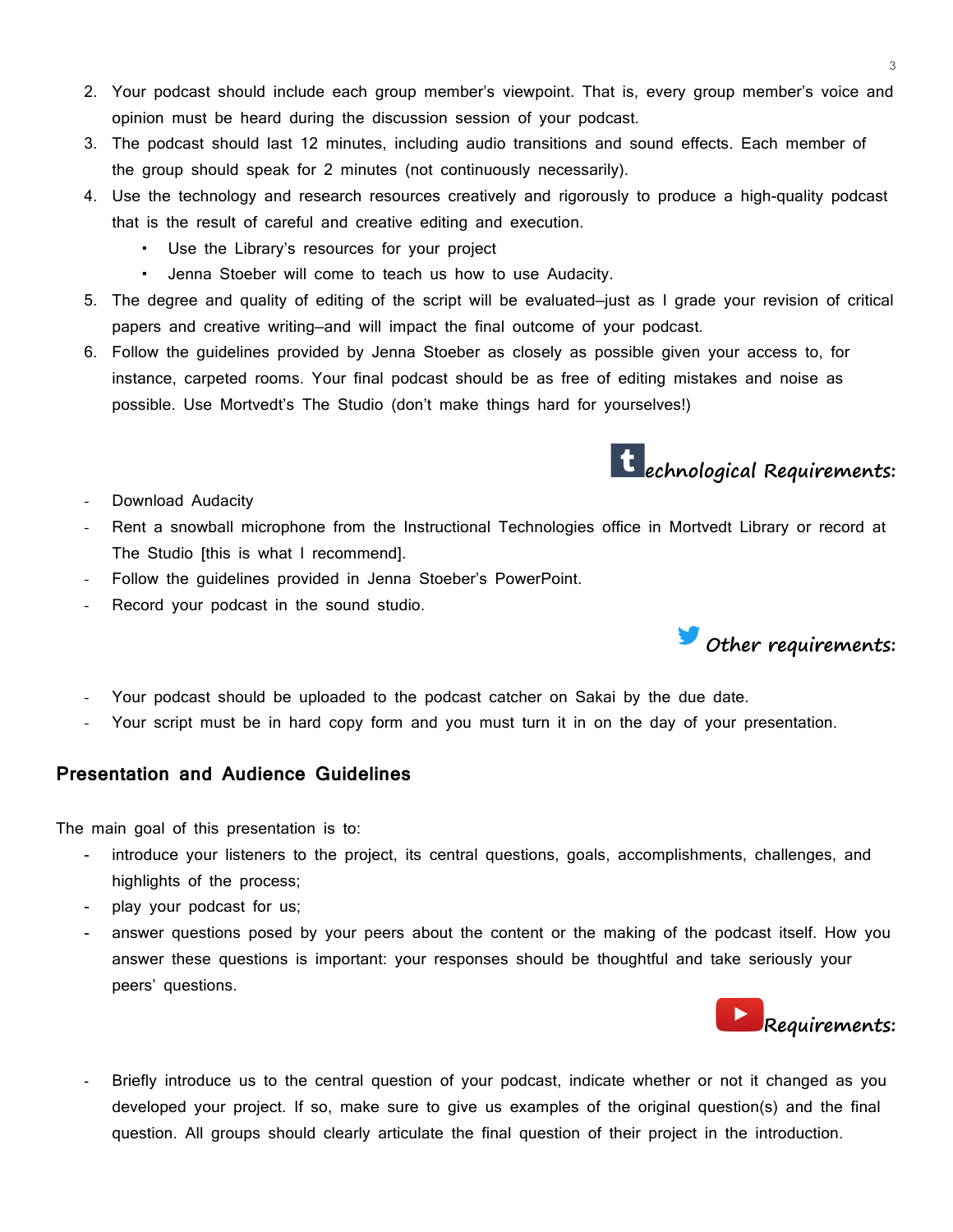- Briefly recount the highlights of your process: what did you think you would do when you first started? How did the brainstorming and planning phase change this? How did the recording phase change this (even more)?
- Briefly name the three most important goals of your project: what do you want listeners to take away from this podcast? What effects and aspects of the podcasts we heard in preparation for the project did you hope to emulate? What other goals might you have had?
- Briefly name the three most important challenges you faced: which of these goals was hard to accomplish? What other objectives presented difficulties or turned out not to be what you expected?
- Finally: what do you think are the three main accomplishments of your project.



## **Requirements for peer audience:**

On the presentation day, you will not be a passive member of the group. Instead, you will be a good peer and member of our class, listening intently and recording your responses to the podcast as you listen to it on a rubric that I will provide you with.

This rubric has a threefold purpose:

- Allow you to take notes as you experience the podcast and make sense of how the group's goals are met or not by the podcast.
- In taking these notes, will allow you to prepare a question that you would like to pose to the group.
- Will serve as evidence and participation as well as active engagement with the presentation.

In addition, as I grade each podcast, I will take into consideration how your audience responded to your podcast.

facebook

#### **DATES AND DEADLINES**

#### **Grade Component: 26%**

5/9: Audacity Training in class

5/11: Research | Deadline to choose topic

5/16: Research

5/18: Individual Conferences: make your appointment using Sakai. Come to the appointment with a draft of your script, ideally having started to test your recording. No draft, no meeting.

#### **Presentation Date:** Tuesday May 23rd 11:00-12:50

**Podcast should be uploaded:** Monday, May 22nd by 5:00pm — Make sure to test downloading it and listening to it in the classroom before the presentation